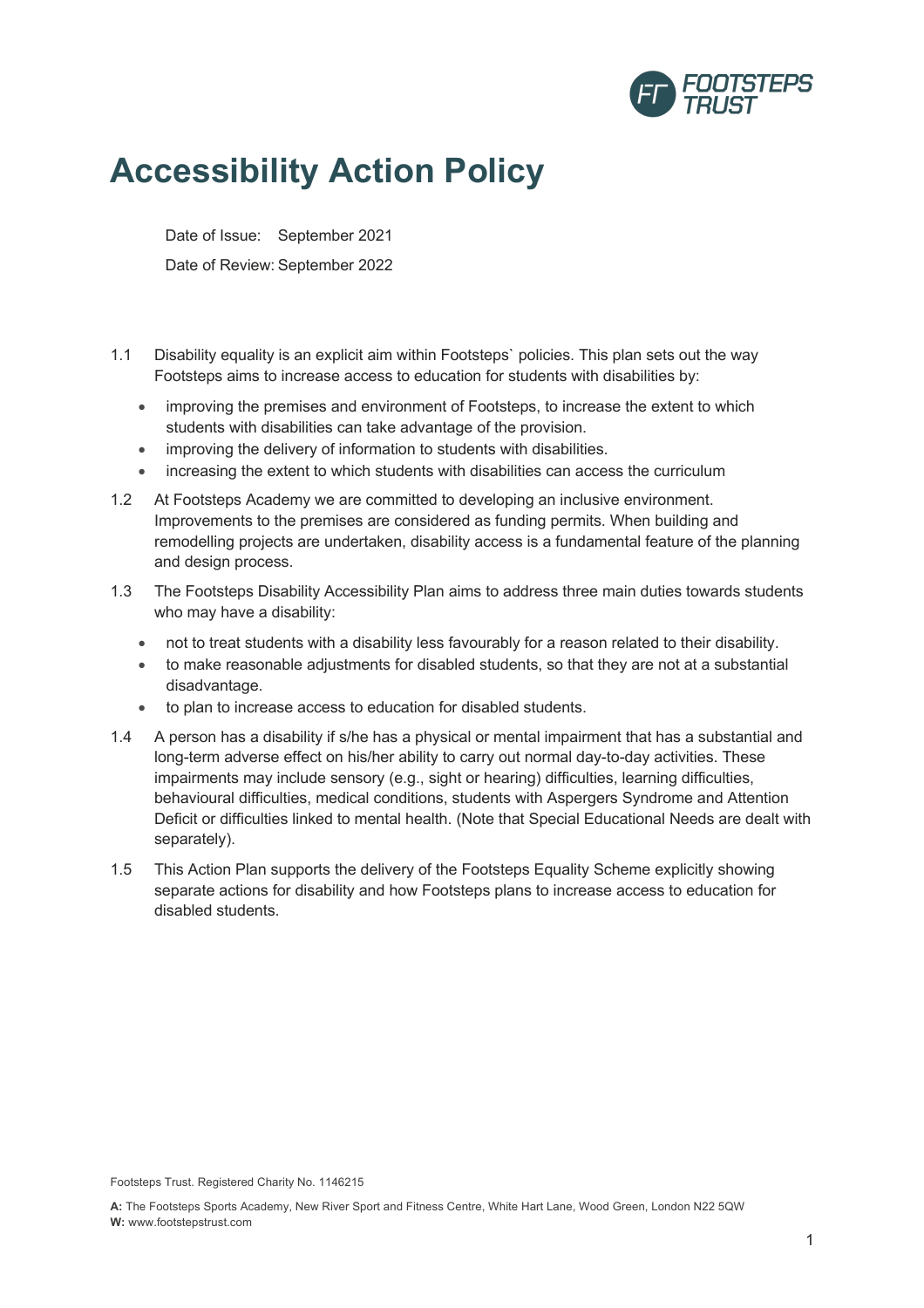## **Improving access to the curriculum**

| <b>Targets</b>                                                                                    | <b>Actions</b>                                                                                                                                                             | Who                                                                       | <b>Timeframe</b>                                                                         | <b>Success</b><br>criteria                                                                                                 |
|---------------------------------------------------------------------------------------------------|----------------------------------------------------------------------------------------------------------------------------------------------------------------------------|---------------------------------------------------------------------------|------------------------------------------------------------------------------------------|----------------------------------------------------------------------------------------------------------------------------|
| To evaluate<br>provision for<br>students with<br>disabilities<br>during Subject<br><b>Reviews</b> | Lesson<br>observations<br>include a focus<br>on needs of<br>students with<br>disabilities.                                                                                 | Subject<br>teachers in<br>liaison with the<br>PM, SENO and<br><b>HOTL</b> | Ongoing                                                                                  | Provision for<br>students with<br>disabilities is<br>maintained at a<br>high standard                                      |
| Further develop<br>staff awareness<br>of students with<br>disabilities                            | Provide entry<br>and annual<br>student<br>assessments<br>for staff along<br>with information<br>about relevant<br>conditions                                               | PM, SENO and<br><b>HOTL</b>                                               | At the start of<br>each academic<br>year, or on<br>entry to<br>Footsteps.                | Staff aware of<br>student needs.                                                                                           |
|                                                                                                   | Provide<br>information and<br>guidance to<br>staff at staff<br>briefings to<br>advise on best<br>strategies to<br>implement and<br>support<br>students with<br><b>SEND</b> | PM, SENO and<br><b>HOTL</b>                                               | <b>Scheduled Staff</b><br>Briefings,<br>Teacher<br>Meetings, and<br><b>Training Days</b> | Staff aware of<br>students needs<br>and best<br>strategies to<br>support.                                                  |
| Develop whole<br>staff and<br>student<br>awareness of<br>disability<br>issues.                    | Scheduled<br>discussion in<br><b>Staff Bulletin</b><br>and at Staff<br><b>Briefings and</b><br>Training.                                                                   | PM, SENO and<br><b>HOTL</b>                                               | Training Days,<br><b>Student</b><br>Assemblies,<br>Staff and<br>Teacher<br>Meetings      | Heightened<br>awareness by<br>the staff, as a<br>whole, of<br>current issues                                               |
|                                                                                                   | Diversity and<br>disability issues<br>addressed in<br>Footsteps<br>assemblies                                                                                              | PM and OM                                                                 | Ongoing                                                                                  | A standard<br>feature of the<br>Footsteps<br>Assemblies<br>schedule                                                        |
|                                                                                                   | Annual Talent,<br>Assessment,<br>Development<br>training for all<br>staff                                                                                                  | PM, SENO and<br><b>HOTL</b>                                               | Annual                                                                                   | Improved<br>understanding<br>on the part of<br>staff and a<br>higher quality<br>learning<br>experience for<br>the students |
| To plan and<br>implement<br>improvements<br>and adaptations<br>to the                             | Review the<br>allocation of<br>LMs and LSAs<br>to support<br>students with                                                                                                 | PM, SENO and<br><b>HOTL</b>                                               | Following half-<br>termly reviews<br>or more<br>frequently if<br>necessary               | Targeted<br>support<br>efficiently and<br>effectively<br>provided                                                          |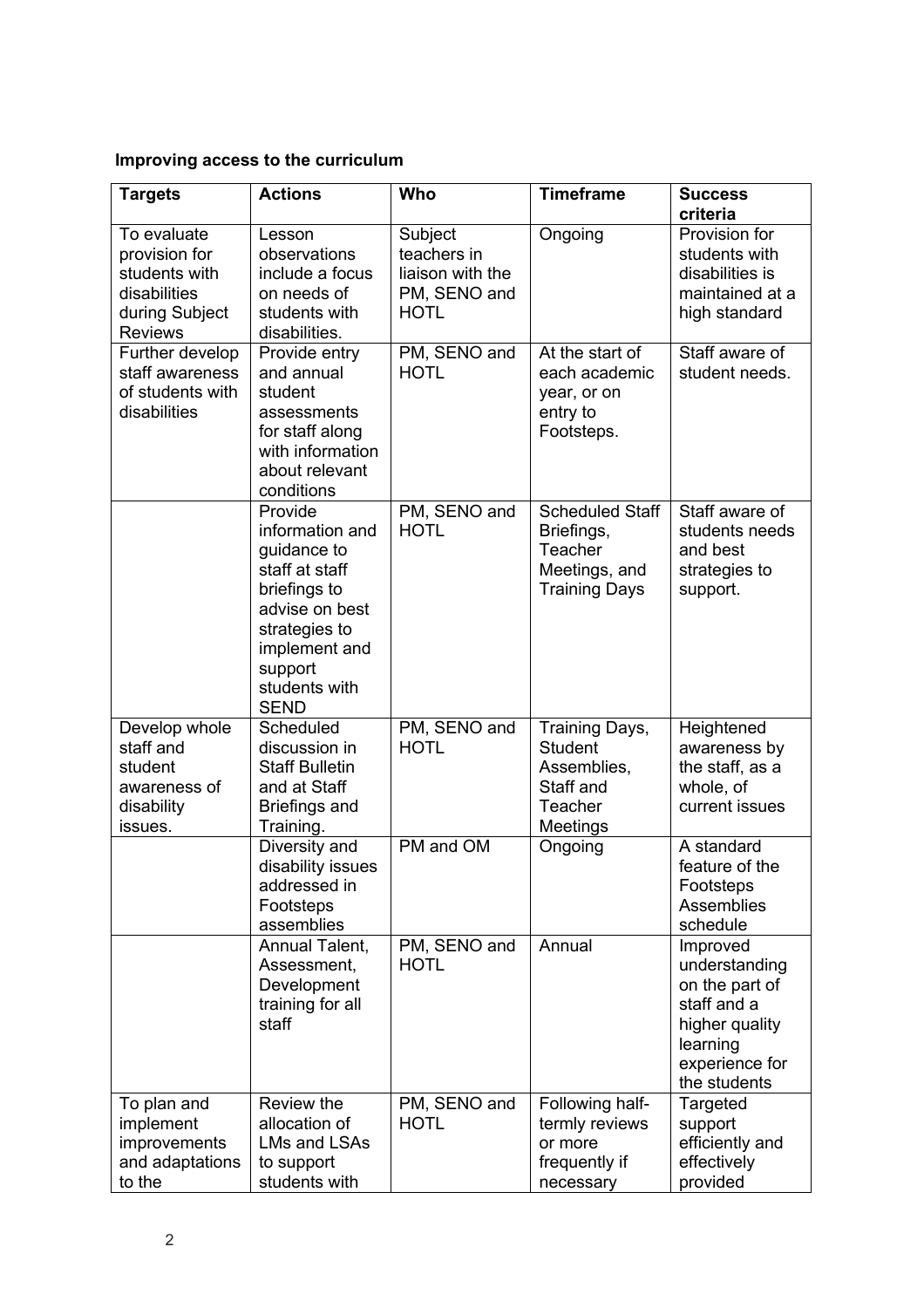

| curriculum and<br>extra-curricula<br>activities                                                                       | disabilities as<br>appropriate                                    |                             |         |                                           |
|-----------------------------------------------------------------------------------------------------------------------|-------------------------------------------------------------------|-----------------------------|---------|-------------------------------------------|
| Keep targets<br>and methods of<br>working under<br>review in the<br>light of new<br>opportunities<br>and legislation. | Keep in touch<br>with specialist<br>sources and<br>advise the SLT | PM, SENO and<br><b>HOTL</b> | Ongoing | Curriculum<br>meets needs of<br>students. |

## **Physical improvements to the environment**

| <b>Targets</b>                                                                                                                                                          | <b>Actions</b>                                                                                                                                                                                                      | Who                      | <b>Timeframe</b>                                                                                          | <b>Success</b>                                                                                 |
|-------------------------------------------------------------------------------------------------------------------------------------------------------------------------|---------------------------------------------------------------------------------------------------------------------------------------------------------------------------------------------------------------------|--------------------------|-----------------------------------------------------------------------------------------------------------|------------------------------------------------------------------------------------------------|
|                                                                                                                                                                         |                                                                                                                                                                                                                     |                          |                                                                                                           | <b>Criteria</b>                                                                                |
| All new<br>buildings and<br>alterations are<br>fully accessible<br>to students with<br>a wide range of<br>disabilities<br>including those<br>with Visual<br>Impairment. | Discus plans<br>with architects,<br>external<br>specialists, and<br>HoF. Ensure<br>architect's<br>compliance with<br><b>Disability</b><br><b>Discrimination</b><br>Act and<br>Footsteps'<br>commitment to<br>access | OM and P                 | Ongoing                                                                                                   | Plans meet<br><b>DDA</b><br>requirements                                                       |
| Ensure suitable<br>evacuation<br>procedures for<br>students with<br>disabilities.                                                                                       | Annually review<br>procedures for<br>students with<br>disabilities and<br>ensure that<br>appropriate<br>staff are aware<br>of them                                                                                  | <b>PM AL</b>             | Annually                                                                                                  | <b>Review</b><br>completed and<br>appropriate<br>measures<br>agreed.                           |
| Students with<br>disabilities are<br>fully informed<br>about provision,<br>access and<br>evacuation.                                                                    | Students with<br>disabilities are<br>assessed.<br>Advice to staff<br>and students<br>updated as<br>required.                                                                                                        | AL, PM, SENO<br>and HOTL | On entry with<br>reviews half-<br>termly<br>On entry, at the<br>start of each<br>year; and as<br>required | Assessments<br>undertaken<br>Targeted<br>support<br>efficiently and<br>effectively<br>provided |

Footsteps Trust. Registered Charity No. 1146215